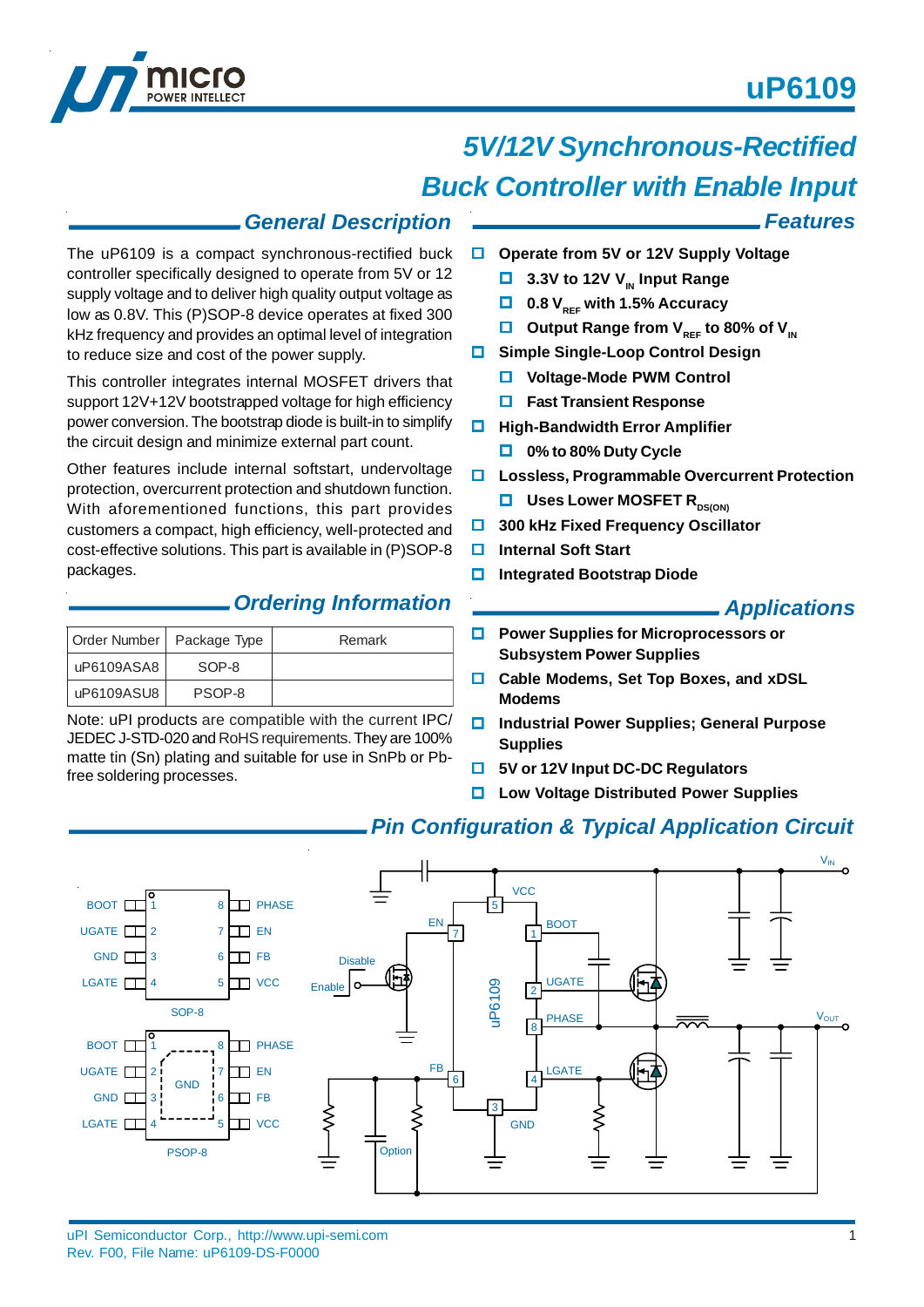



## *Functional Pin Description*

| No.            | <b>Pin Name</b> | <b>Pin Function</b>                                                                                                                                                                                                                                                                                                                                                                                                                                                                                                                         |
|----------------|-----------------|---------------------------------------------------------------------------------------------------------------------------------------------------------------------------------------------------------------------------------------------------------------------------------------------------------------------------------------------------------------------------------------------------------------------------------------------------------------------------------------------------------------------------------------------|
| 1              | <b>BOOT</b>     | <b>Bootstrap Supply</b> for the floating upper gate driver. Connect the bootstrap capacitor $C_{ROT}$<br>between BOOT pin and the PHASE pin to form a bootstrap circuit. The bootstrap capacitor<br>provides the charge to turn on the upper MOSFET. Typical values for $C_{\text{ROT}}$ range from 0.1uF to<br>0.47uF. Ensure that $C_{\text{ROT}}$ is placed near the IC.                                                                                                                                                                 |
| $\overline{2}$ | <b>UGATE</b>    | <b>Upper Gate Driver Output.</b> Connect this pin to the gate of upper MOSFET. This pin is monitored<br>by the adaptive shoot-through protection circuitry to determine when the upper MOSFET has<br>turned off.                                                                                                                                                                                                                                                                                                                            |
| 3              | <b>GND</b>      | Signal and Power Ground for the IC. All voltages levels are measured with respect to this pin.<br>Tie this pin to the ground island/plane through the lowest impedance connection available.                                                                                                                                                                                                                                                                                                                                                |
| 4              | <b>LGATE</b>    | Lower Gate Driver Output. Connect this pin to the gate of lower MOSFET. This pin is monitored<br>by the adaptive shoot-through protection circuitry to determine when the lower MOSFET has turn<br>off.                                                                                                                                                                                                                                                                                                                                     |
| 5              | <b>VCC</b>      | <b>Supply Voltage.</b> This pin provides the bias supply for the uP6109 and the lower gate driver. The<br>supply voltage is internally regulated to 4VDD for internal control circuit. Connect a well-decoupled<br>4.5V to 13.2V supply voltage to this pin. Ensure that a decoupling capacitor is placed near the<br>IC.                                                                                                                                                                                                                   |
| 6              | <b>FB</b>       | Feedback Voltage. This pin is the inverting input to the error amplifier. A resistor divider from<br>the output to GND is used to set the regulation voltage. Use this pin in combination with the<br>COMP/EN pin to compensate the voltage control feedback loop of the converter.                                                                                                                                                                                                                                                         |
| $\overline{7}$ | <b>EN</b>       | Chip Enable. Pulling this pin lower than 0.3V disables the controller and causes the oscillator to<br>stop, the UGATE and LGATE outputs to be held low.                                                                                                                                                                                                                                                                                                                                                                                     |
| 8              | <b>PHASE</b>    | PHASE Switch Node. Connect this pin to the source of the upper MOSFET and the drain of the<br>lower MOSFET. This pin is used as the sink for the UGATE driver, and to monitor the voltage<br>drop across the lower MOSFET for over current protection. This pin is also monitored by the<br>adaptive shoot-through protection circuitry to determine when the upper MOSFET has turned off.<br>A Schottky diode between this pin and ground is recommended to reduce negative transient<br>voltage which is common in a power supply system. |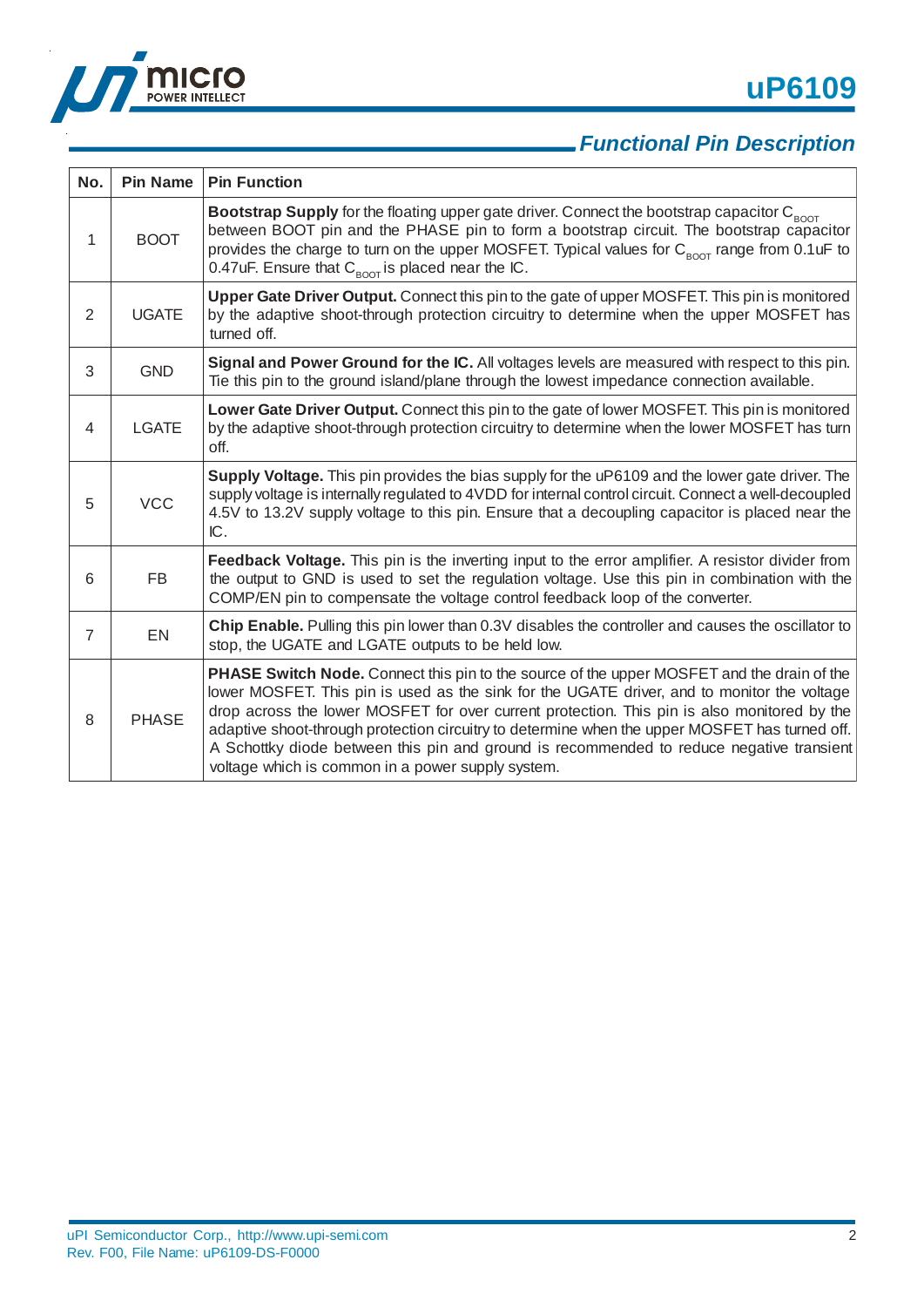



 $\overline{\phantom{a}}$ 

### *Functional Block Diagram*

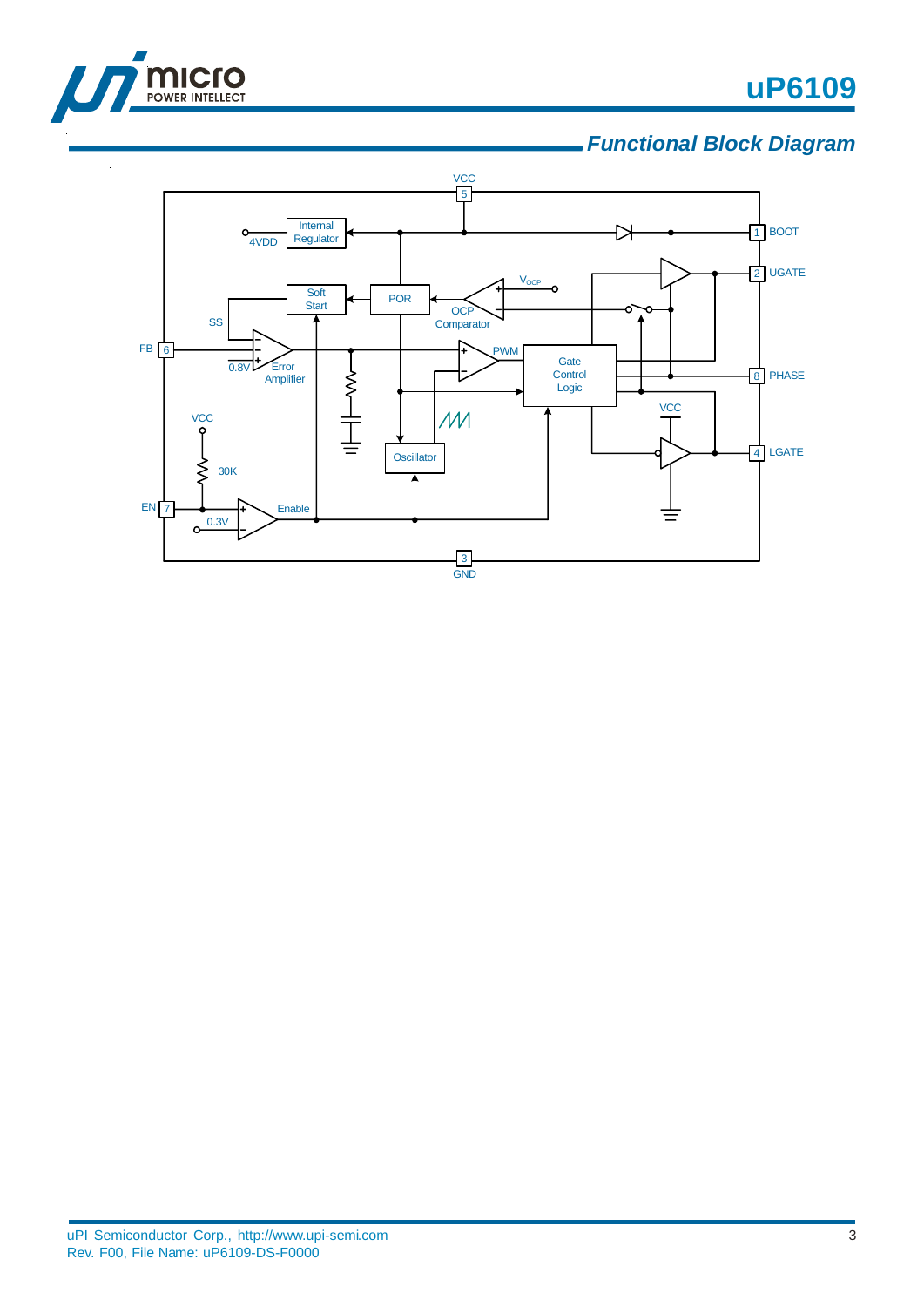

### *Functional Description*

The uP6109 is a compact synchronous-rectified buck controller specifically designed to operate from 5V or 12 supply voltage and to deliver high quality output voltage as low as 0.8V. This (P)SOP-8 device operates at fixed 300 kHz frequency and provides an optimal level of integration to reduce size and cost of the power supply.

#### **Supply Voltage**

The VCC pin receives a well-decoupled 4.5V to 13.2V supply voltage to power the uP6109 control circuit, the lower gate driver and the bootstrap circuit for the higher gate driver. A minimum 0.1uF ceramic capacitor is recommended to bypass the supply voltage. Place the bypassing capacitor physically near the IC.

An internal linear regulator regulates supply voltage into a 4.0V voltage 4VDD for internal control logic circuit. No external bypass capacitor is required for filtering the 4.0VDD voltage.

The uP6109 integrates MOSFET gate drives that are powered from the VCC pin and support 12V+12V driving capability. A bootstrap diode is embedded to facilitates PCB design and reduce the total BOM cost. No external Schottky diode is required. Converters that consist of uP6109 feature high efficiency without special consideration on the selection of MOSFETs.

**Note: The embedded bootstrap diode is not a Schottky diode having a 0.7V forward voltage. External Schottky diode is highly recommended if the VCC voltage is expected to be lower than 5.0V. Otherwise the bootstrap diode may be too low for the device to work normally.**

#### **Power On Reset and Chip Enable**

A power on reset (POR) circuitry continuously monitors the supply voltage at VCC pin. Once the rising POR threshold is exceeded, the uP6109 sets itself to active state and is ready to accept chip enable command. The rising POR threshold is typically 4.2V at VCC rising.

The EN pin is internally pulled high to VCC by a 30kΩ resistor as shown in Figure 1. A signal level NPN or NMOSFET transistor is adequate to pull this lower than 0.3V to shut down the device. When EN pin is released, it is pulled high and clamped to about 1.0V by internal zener diode.



Figure 1. Enable Implementation of uP6109.

#### **SoftStart**

A built-in Soft Start is used to prevent surge current from power supply input during turn on (referring to the Functional Block Diagram). The error amplifier is a three-input device. Reference voltage  $V_{REF}$  or the internal soft start voltage SS whichever is smaller dominates the behavior of the noninverting input of the error amplifier. SS internally ramps up to 4VDD in 50ms after the softstart cycle is initiated. The ramp is created digitally, so there will be 100 small discrete steps. Accordingly, the output voltage will follow the SS signal and ramp up smoothly to its target level.

The SS signal keeps ramping up after it exceeds the internal reference  $V_{RFF}$ . However, the reference voltage  $V_{REF}$  takes over the behavior of error amplifier after  $SS > V_{RF}$ . When the SS signal climb to its ceiling voltage (5V), the uP6109 claims the end of softstart cycle and enable the under voltage protection of the output voltage.

For internal reference voltage, the effective ramp-up time of the output voltage is about 3.6ms.

For the uP6109 (300kHz operation frequency), the soft start is about 2.4ms.

Figure 2 shows a typical start up interval where the EN pin has been released from a grounded (system shutdown) state.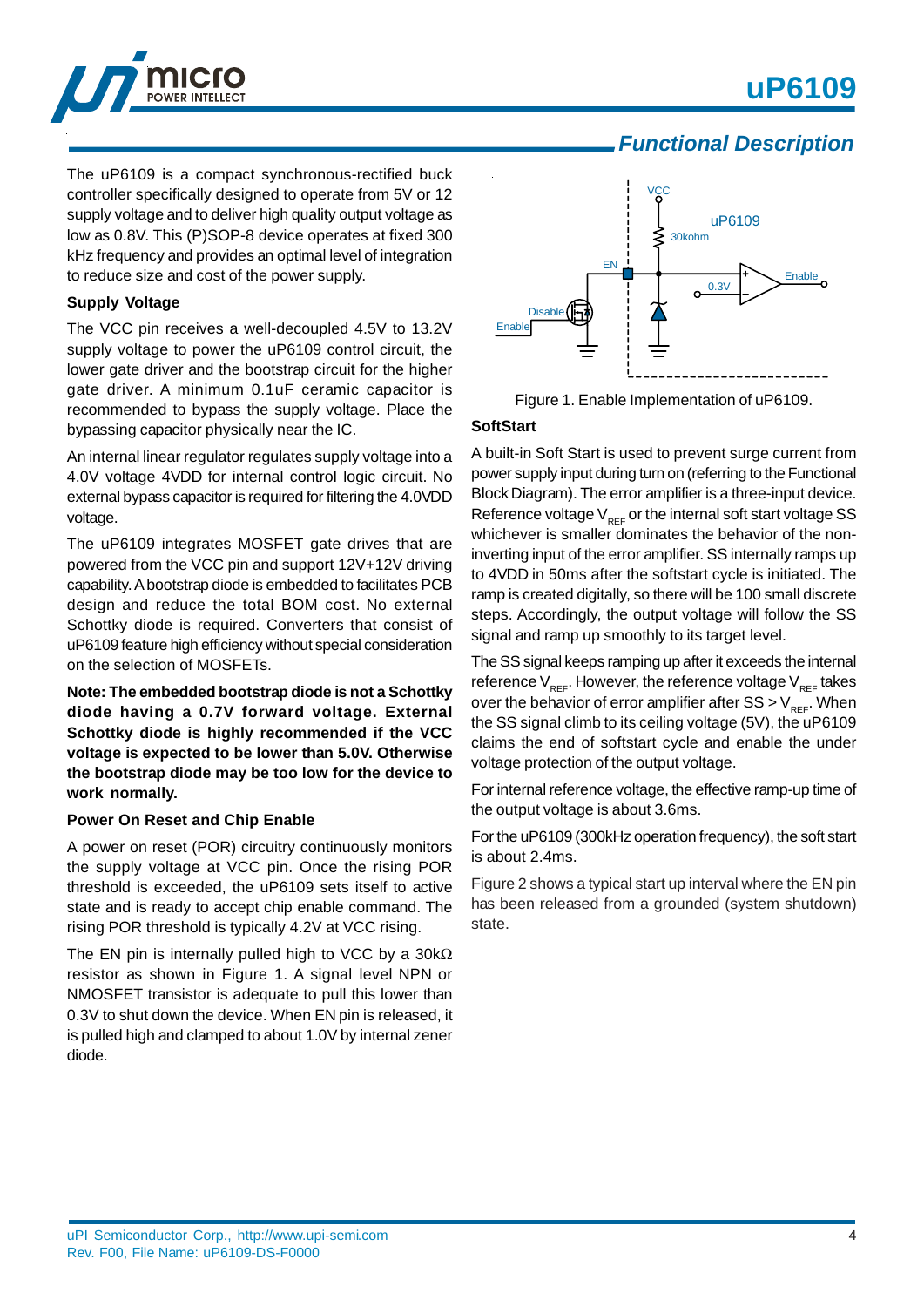





Figure 2. Softstart Behavior.

#### **Power Input Detection**

The uP6109 detects PHASE voltage for the present of power input when the UGATE turns on the first time. If the PHASE voltage does not exceed 3.0V when the UGATE turns on, the uP6109 asserts that power input in not ready and stops the softstart cycle. However, the internal SS continues ramping up to 4VDD. Another softstart is initiated after SS ramps up to 4VDD. The hiccup period is about 12ms. Figure 3 shows the start up interval where  $V_{\text{in}}$  does not present initially.



Figure 3. Softstart where VIN does not Present Initially.

### **Overcurrent Protection (OCP)**

The uP6109 detects voltage drop across the lower MOSFET  $(V_{\text{pHASE}})$  for overcurrent protection when it is turn on. If  $V_{\text{pHASE}}$ is lower than the user-programmable voltage  $V_{\text{OCP}}$ , the uP6109 asserts OCP and shuts down the converter. The

### *Functional Description*

OCP level can be calculated according the on-resistance of the lower MOSFET used.

$$
I_{OCP} = -\frac{V_{OCP}}{R_{DS(ON)}}
$$
 (A)

Connecting a resistance from LGATE to GND selects the appropriate  $V_{OCP}$  as shown in Table 1. Also shown in Table 1 is OCP level if a lower MOSFET with 10m $\Omega$  R<sub>DS(ON)</sub> is used.

| $R_{_{\rm OCP}}(\Omega)$ | open   | 42k    | 26k    | 10k    |
|--------------------------|--------|--------|--------|--------|
| $\rm V_{_{OCP}}$ (mV)    | $-375$ | $-300$ | $-225$ | $-150$ |
| $I_{_{\rm OCP}}(A)$      | 37.5   | 30     | 22.5   | 15     |

When programming the OCP level, take into consideration the conditions that affect  $R_{DS(ON)}$  of the lower MOSFET, including operation junction temperature, gate driving voltage and distribution. Consider the  $R_{DS(ON)}$  at maximum operation temperature and lowest gate driving voltage.

Another factor should taken into consideration is the ripple of the inductor current. The current near the valley of the ripple current is used for OCP, resulting the averaged OCP level a little higher than the calculated value.

#### **Undervoltage Protection (UVP)**

The FB voltage is monitored for undervoltage protection. The UVP threshold level is typical 0.6V for both standalone and tracking mode. The uP6109 shuts down upon the detection of UVP and can be reset only by POR or toggling EN pin.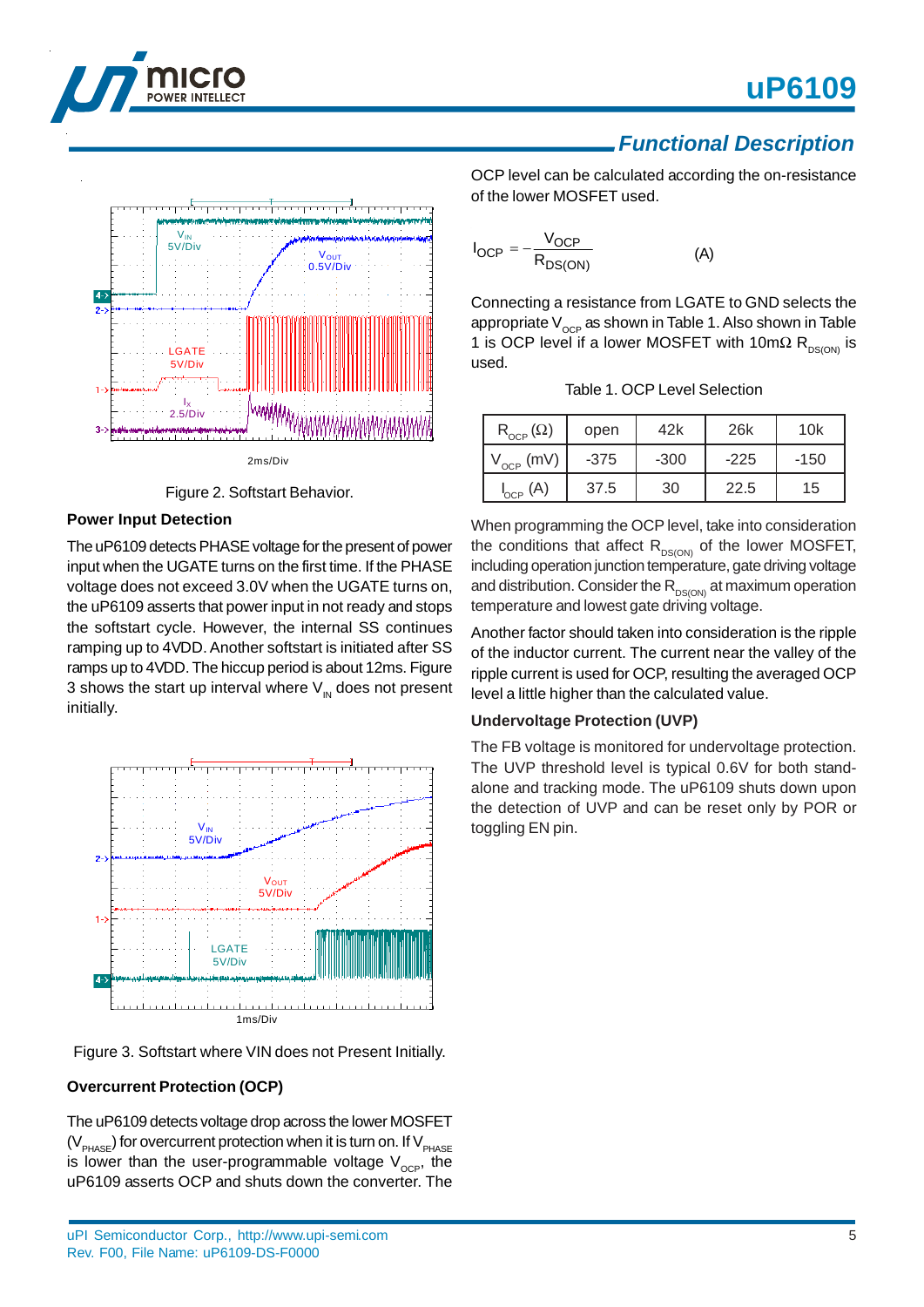



### - Absolute Maximum Rating

| PHASE to GND        |  |
|---------------------|--|
|                     |  |
|                     |  |
|                     |  |
| <b>BOOT</b> to GND  |  |
|                     |  |
|                     |  |
|                     |  |
|                     |  |
|                     |  |
|                     |  |
| ESD Rating (Note 2) |  |
|                     |  |
|                     |  |

### Thermal Information

| Package Thermal Resistance (Note 3)         |  |
|---------------------------------------------|--|
|                                             |  |
|                                             |  |
|                                             |  |
| Power Dissipation, $P_p @ T_a = 25^\circ C$ |  |
|                                             |  |
|                                             |  |
|                                             |  |

### - Recommended Operation Conditions

### - Electrical Characteristics

| ( $V_{cc}$ = 12V, T <sub>A</sub> = 25 <sup>o</sup> C, unless otherwise specified) |                             |                                               |     |            |            |                             |  |
|-----------------------------------------------------------------------------------|-----------------------------|-----------------------------------------------|-----|------------|------------|-----------------------------|--|
| <b>Parameter</b>                                                                  | Symbol                      | <b>Test Conditions</b>                        | Min | <b>Typ</b> | <b>Max</b> | <b>Units</b>                |  |
| <b>Supply Input</b>                                                               |                             |                                               |     |            |            |                             |  |
| <b>Supply Voltage</b>                                                             | $V_{cc}$                    |                                               | 4.5 | --         | 13.2       | $\vee$                      |  |
| <b>Supply Current</b>                                                             | $cc$                        | UGATE, LGATE Open; $V_{cc} = 12V$ , Switching | --  | 4          | $- -$      | mA                          |  |
| Quiescent Supply Current                                                          | $\mathsf{I}_{\text{CC\_Q}}$ | $V_{FB} = 0.9V$ , No Switching                | --  | 3          | $- -$      | mA                          |  |
| Power Input Voltage                                                               | $V_{\rm IN}$                |                                               | 3.0 | --         | 13.2       | V                           |  |
| <b>Power On Reset</b>                                                             |                             |                                               |     |            |            |                             |  |
| <b>POR Threshold</b>                                                              | $V_{CCRTH}$                 | $V_{\rm cc}$ rising                           | 4.0 | 4.2        | 4.4        | $\vee$                      |  |
| <b>POR Hysteresis</b>                                                             | $V_{CCHYS}$                 |                                               | --  | 0.2        | $- -$      | $\vee$                      |  |
| <b>Oscillator</b>                                                                 |                             |                                               |     |            |            |                             |  |
| Free Running Frequency                                                            | $f_{\rm osc}$               | $V_{cc}$ = 12V                                | 255 | 300        | 345        | kHz                         |  |
| Ramp Amplitude                                                                    | $\Delta V$ <sub>OSC</sub>   | $V_{cc}$ = 12V                                | --  | 1.5        | $- -$      | $\mathsf{V}_{\mathsf{p.p}}$ |  |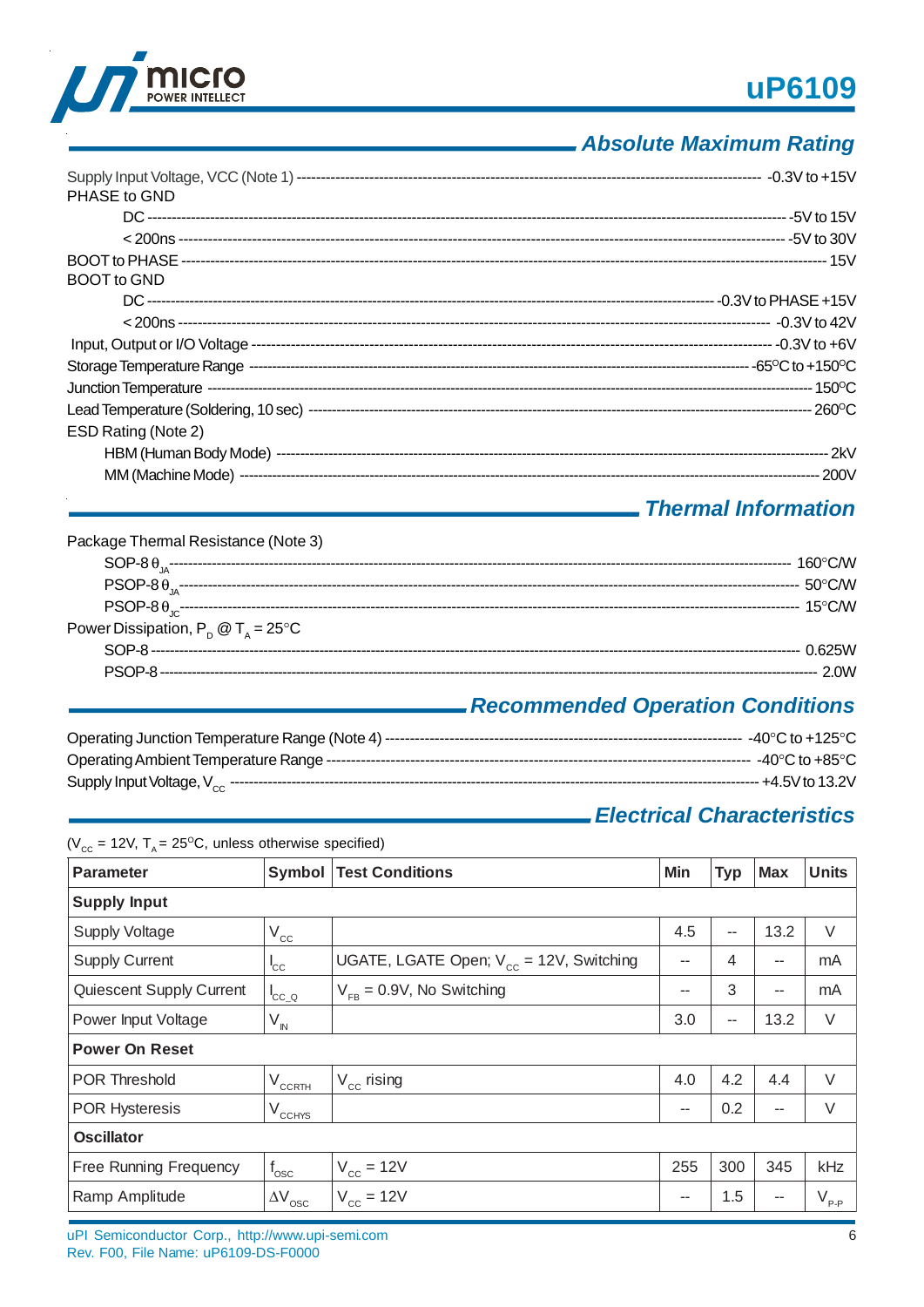

### *Electrical Characteristics*

| <b>Parameter</b>                              | Symbol                             | <b>Test Conditions</b>                                                                                    | Min                      | <b>Typ</b>     | <b>Max</b>               | <b>Units</b> |  |
|-----------------------------------------------|------------------------------------|-----------------------------------------------------------------------------------------------------------|--------------------------|----------------|--------------------------|--------------|--|
| <b>Error Amplifier</b>                        |                                    |                                                                                                           |                          |                |                          |              |  |
| Open Loop DC Gain                             | AO                                 | Guaranteed by Design                                                                                      | 55                       | 70             | --                       | dB           |  |
| <b>Gain-Bandwidth Product</b>                 | <b>GBW</b>                         | Guaranteed by Design                                                                                      | $\overline{a}$           | 10             | $\overline{a}$           | <b>MHz</b>   |  |
| <b>Slew Rate</b>                              | <b>SR</b>                          | Guaranteed by Design                                                                                      | 3                        | 6              | --                       | $V/$ us      |  |
| Transconductance                              |                                    | Guaranteed by Design                                                                                      | --                       | $-$            | 0.7                      | mS           |  |
| <b>PWM Controller Gate Drivers</b>            |                                    |                                                                                                           |                          |                |                          |              |  |
| <b>Upper Gate Sourcing Current</b>            | $I_{\text{UG} \, \text{SRC}}$      | $V_{\text{foot}}$ - $V_{\text{PHASE}}$ = 12V, $V_{\text{foot}}$ - $V_{\text{ugate}}$ = 6V                 | $\overline{\phantom{a}}$ | $-1$           | $\overline{\phantom{a}}$ | A            |  |
| Upper Gate R <sub>DS(ON)</sub> Sinking        | $\mathsf{R}_{\mathsf{UG\_SNK}}$    | $V_{UGATE} - V_{PHASE} = 0.1 V$                                                                           | $\overline{\phantom{a}}$ | $\overline{2}$ | 4                        | Ω            |  |
| Lower Gate Sourcing Current                   | $I_{LG\_SRC}$                      | $V_{\text{cc}}$ - $V_{\text{LGATE}}$ = 6V                                                                 | --                       | $-1$           | --                       | A            |  |
| Lower Gate R <sub>DS(ON)</sub> Sinking        | $\mathsf{R}_{\textsf{LG\_SNK}}$    | $V_{LGATE} = 0.1 V$                                                                                       | --                       | 2              | 4                        | Ω            |  |
| PHASE Falling to LGATE Rising<br>Delay        |                                    | $V_{\text{cc}}$ = 12V; $V_{\text{PHASE}}$ < 1.2V to $V_{\text{LGATE}}$ > 1.2V                             | $\overline{\phantom{a}}$ | 30             | $\overline{\phantom{a}}$ | ns           |  |
| <b>LGATE Falling to UGATE Rising</b><br>Delay |                                    | $V_{\text{cc}}$ = 12V; $V_{\text{LGATE}}$ < 1.2V to ( $V_{\text{UGATE}}$ - $V_{\text{PHASE}}$<br>) > 1.2V | $\overline{a}$           | 30             |                          | ns           |  |
| <b>Reference Voltage</b>                      |                                    |                                                                                                           |                          |                |                          |              |  |
| Nominal Feedback Voltage                      | $V_{FB}$                           | <b>Stand Alone Mode</b>                                                                                   | 0.788                    | 0.8            | 0.812                    | V            |  |
| <b>Enable Threshold</b>                       |                                    |                                                                                                           |                          |                |                          |              |  |
| Enable Threshold                              | $\mathsf{V}_{\text{\tiny{ENRTH}}}$ | $V_{FN}$ rising.                                                                                          | 0.6                      |                |                          | $\vee$       |  |
| Disable Threshold                             | $\mathsf{V}_{\mathsf{ENFTH}}$      | $V_{FN}$ falling.                                                                                         | --                       | $-$            | 0.3                      | $\vee$       |  |
| <b>Protection</b>                             |                                    |                                                                                                           |                          |                |                          |              |  |
| <b>Under Voltage Protection</b>               | $V_{FB\_UVP}$                      |                                                                                                           | 0.55                     | 0.6            | 0.65                     | $\vee$       |  |
| Over Current Threshold                        | $\mathsf{V}_{\mathsf{PHASE}}$      | R <sub>LGATE</sub> Open                                                                                   |                          | $-375$         |                          | mV           |  |
| Soft-Start Interval                           | $\mathsf{T}_{\mathsf{ss}}$         |                                                                                                           | 2.4                      | 3.6            | 4.8                      | ms           |  |

- **Note 1.** Stresses listed as the above "Absolute Maximum Ratings" may cause permanent damage to the device. These are for stress ratings. Functional operation of the device at these or any other conditions beyond those indicated in the operational sections of the specifications is not implied. Exposure to absolute maximum rating conditions for extended periods may remain possibility to affect device reliability.
- **Note 2.** Devices are ESD sensitive. Handling precaution recommended.
- **Note 3.**  $\theta_{JA}$  is measured in the natural convection at  $T_A = 25^{\circ}$ C on a low effective thermal conductivity test board of JEDEC 51-3 thermal measurement standard.
- **Note 4.** The device is not guaranteed to function outside its operating conditions.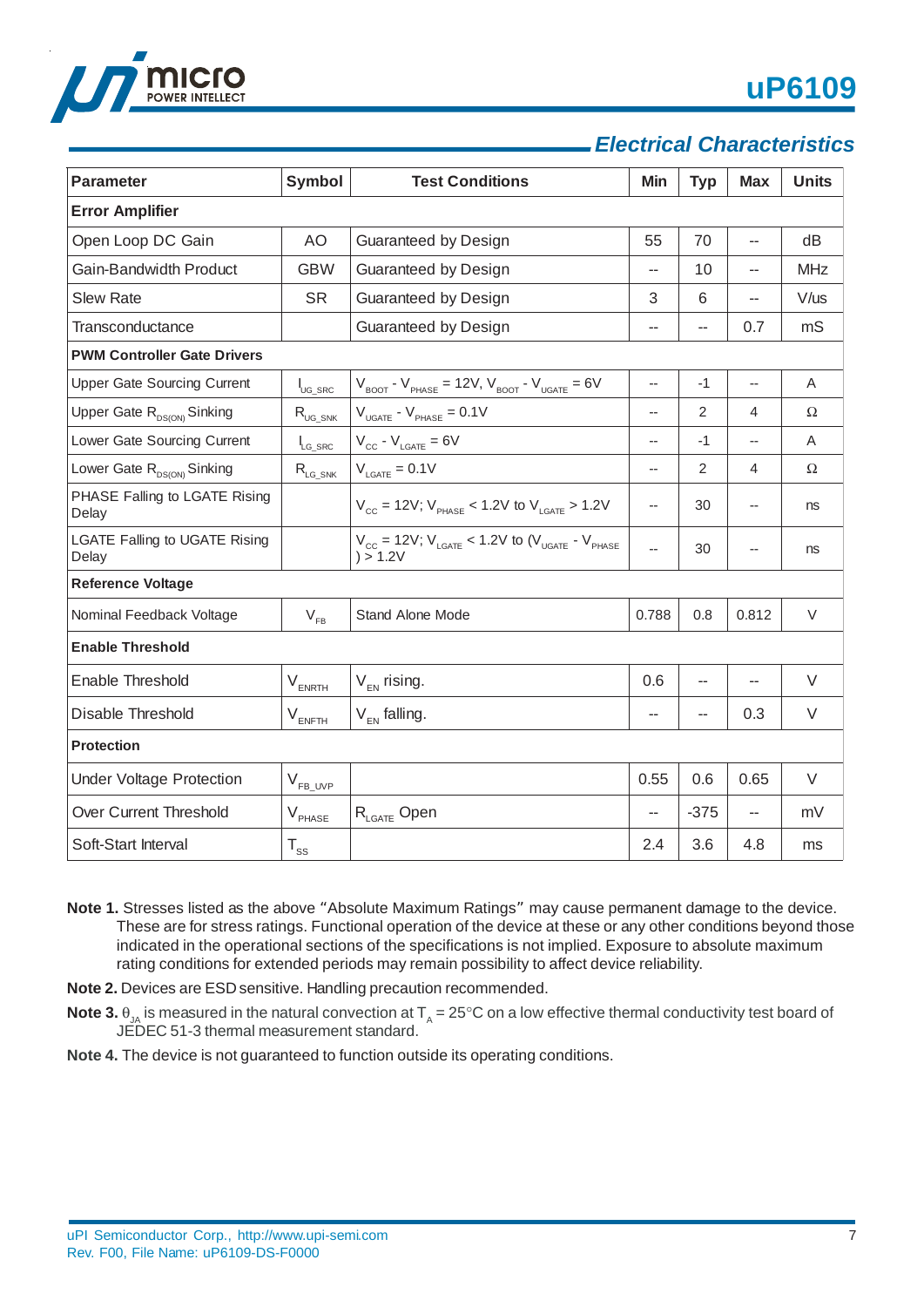



#### 2ms/Div  $V_{IN}$ =12V,  $V_{OUT}$  = 1.2V,  $C_{OUT}$  = 1500uF, No Load



#### 10us/Div  $V_{\text{IN}}$  = 12V,  $V_{\text{OUT}}$  = 1.2V,  $C_{\text{OUT}}$  = 1500uF,  $I_{\text{OUT}}$  = 6A

#### **Switching Waveforms: UGATE Trun Off**



### *Typical Operation Characteristics*



 $V_{IN} = 12V, I_{OUT} = 10A$ 

#### **Power Sequencing Operation**



uPI Semiconductor Corp., http://www.upi-semi.com Rev. F00, File Name: uP6109-DS-F0000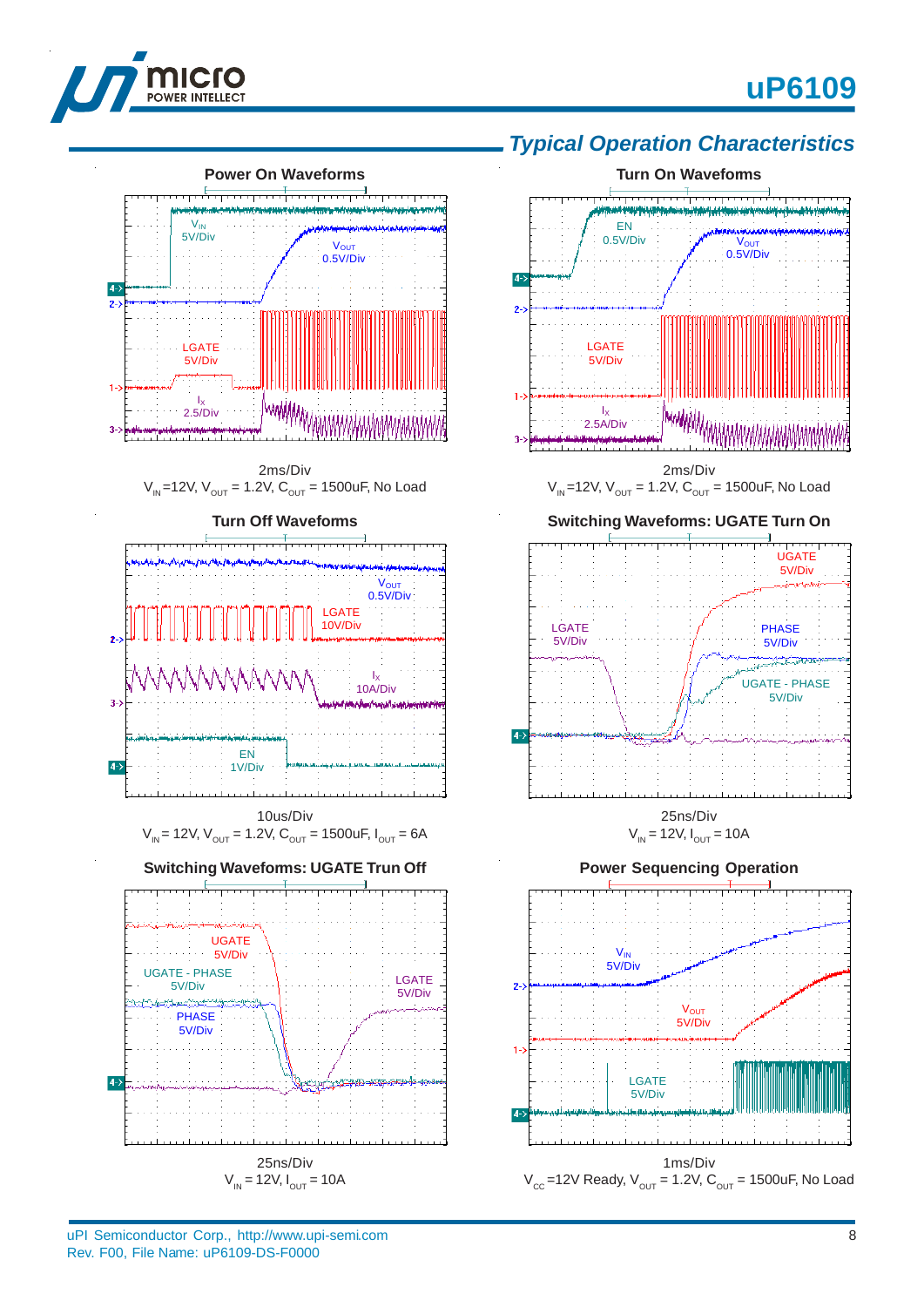



### *Typical Operation Characteristics*





Input Voltage (V)



-50 -25 0 25 50 75 100 125

Junction Temperature (°C)

uPI Semiconductor Corp., http://www.upi-semi.com Rev. F00, File Name: uP6109-DS-F0000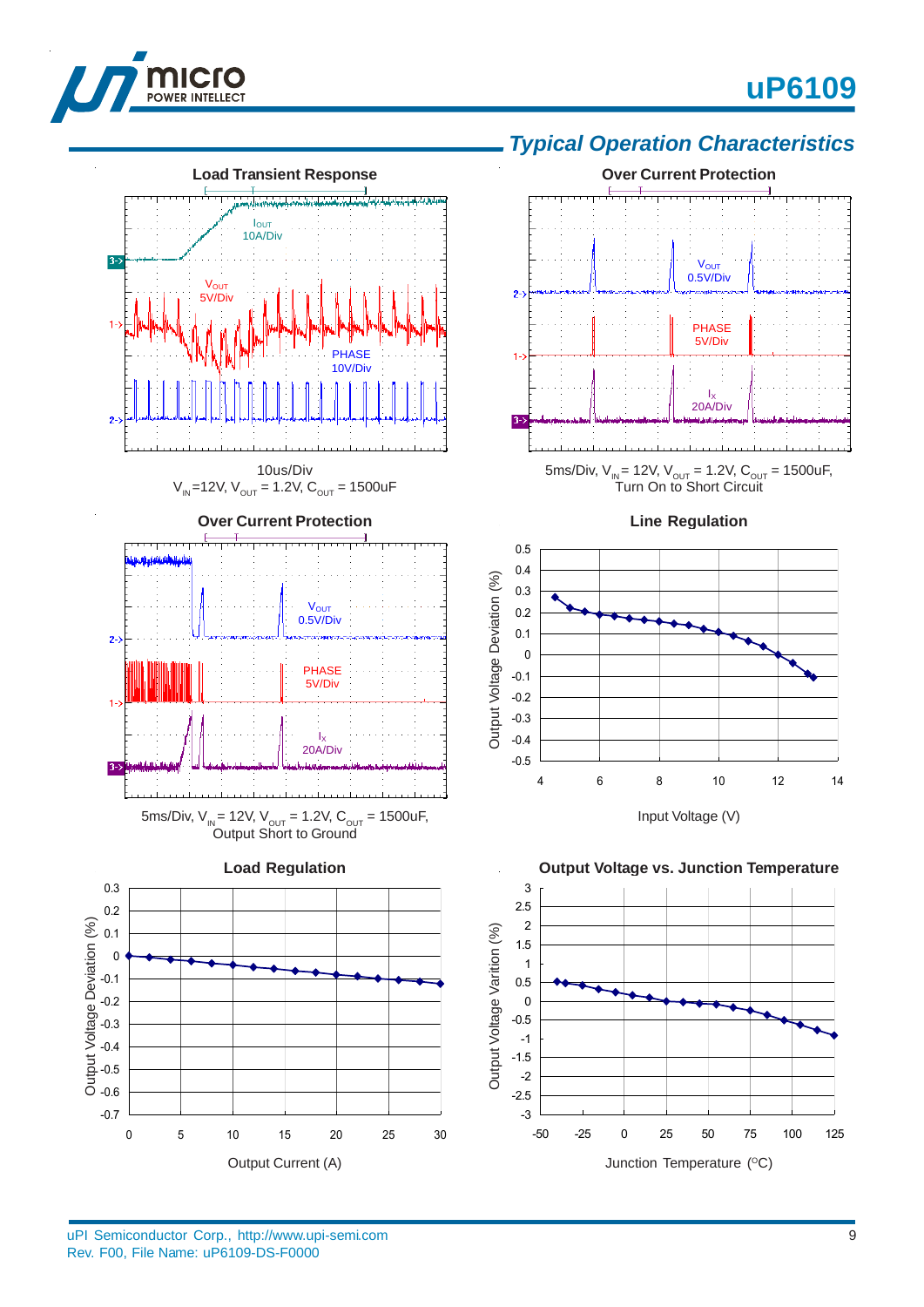

# **uP6109**



### *Typical Operation Characteristics*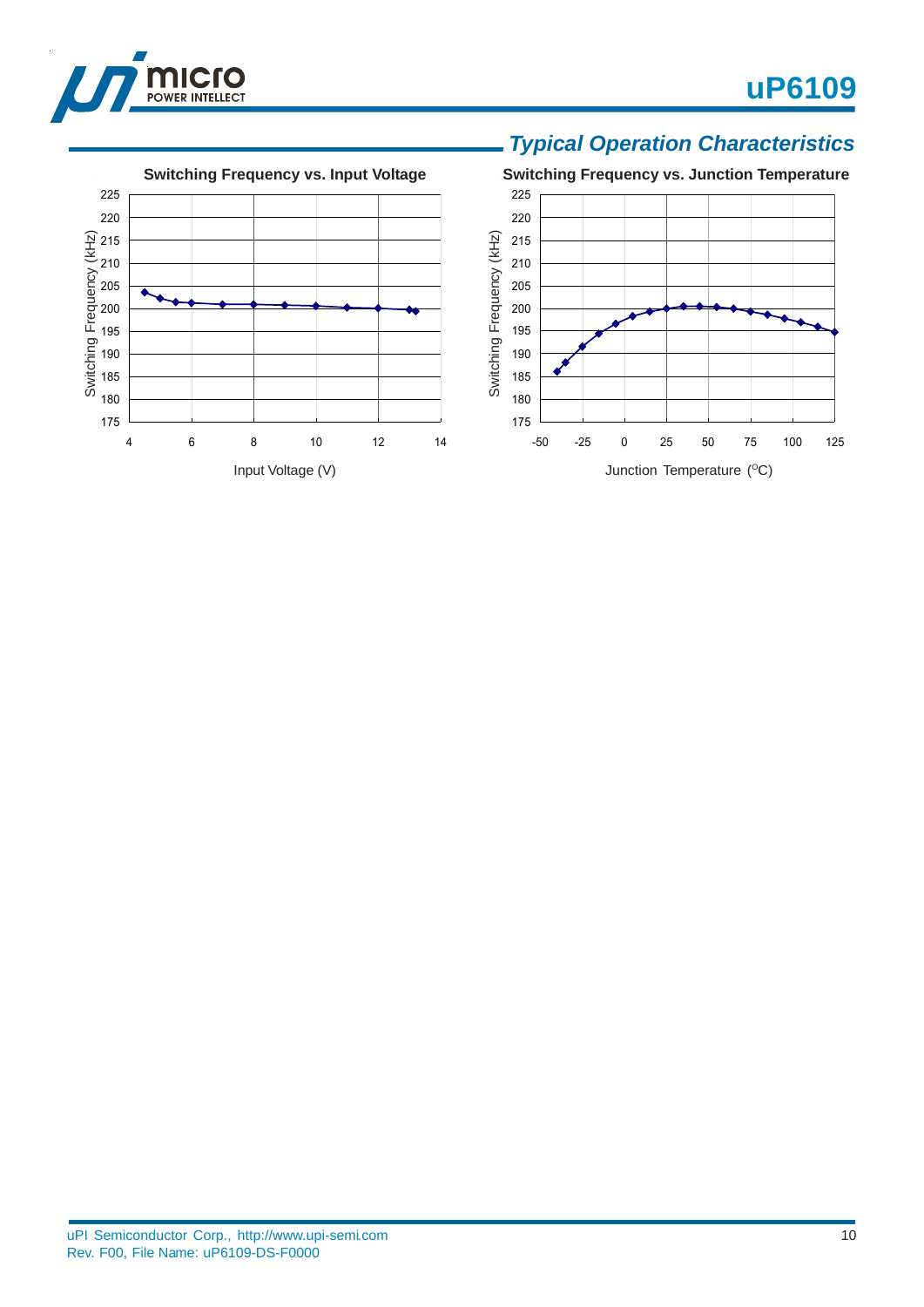

#### **Power MOSFET Selection**

External component selection is primarily determined by the maximum load current and begins with the selection of power MOSFET switches. The uP6109 requires two external N-channel power MOSFETs for upper (controlled) and lower (synchronous) switches. Important parameters for the power MOSFETs are the breakdown voltage  $V_{(BR)DSS}$ , on-resistance  $R_{DS(ON)}$ , reverse transfer capacitance  $C_{RSS}$ , maximum current  $I_{DS(MAX)}$ , gate supply requirements, and thermal management requirements.

The gate drive voltage is powered by VCC pin that receives 4.5V~13.2V supply voltage. When operating with a 12V power supply for VCC (or down to a minimum supply voltage of 8V), a wide variety of NMOSFETs can be used. Logic-level threshold MOSFET should be used if the input voltage is expected to drop below 8V. Since the lower MOSFET is used as the current sensing element, particular attention must be paid to its on-resistance. Look for  $R_{DS(OM)}$ ratings at lowest gate driving voltage.

Special cautions should be exercised on the lower switch exhibiting very low threshold voltage  $V_{\text{GSTH}}$ . The shootthrough protection present aboard the uP6109 may be circumvented by these MOSFETs if they have large parasitic impedances and/or capacitances that would inhibit the gate of the MOSFET from being discharged below its threshold level before the complementary MOSFET is turned on. Also avoid MOSFETs with excessive switching times; the circuitry is expecting transitions to occur in under 50 nsec or so.

In high-current applications, the MOSFET power dissipation, package selection and heatsink are the dominant design factors. The power dissipation includes two loss components; conduction loss and switching loss. The conduction losses are the largest component of power dissipation for both the upper and the lower MOSFETs. These losses are distributed between the two MOSFETs according to duty cycle. Since the uP6109 is operating in continuous conduction mode, the duty cycles for the MOSFETs is:

$$
D_{UP} = \frac{V_{OUT}}{V_{IN}} \cdot D_{LO} = \frac{V_{IN} - V_{OUT}}{V_{IN}}
$$

The resulting power dissipation in the MOSFETs at maximum output current are:

$$
P_{UP} = I_{OUT}^2 \times R_{DS(ON)} \times D_{UP} + 0.5 \times I_{OUT} \times V_{IN} \times T_{SW} \times f_{OSC}
$$

$$
P_{LO} = I_{OUT}^2 \times R_{DS(ON)} \times D_{LO}
$$

where  $T_{SW}$  is the combined switch ON and OFF time.

### *Application Information*

Both MOSFETs have I2R losses and the top MOSFET includes an additional term for switching losses, which are largest at high input voltages. The bottom MOSFET losses are greatest when the bottom duty cycle is near 100%, during a short-circuit or at high input voltage. These equations assume linear voltage current transitions and do not adequately model power loss due the reverse-recovery of the lower MOSFET's body diode. Ensure that both MOSFETs are within their maximum junction temperature at high ambient temperature by calculating the temperature rise according to package thermal-resistance specifications. A separate heatsink may be necessary depending upon MOSFET power, package type, ambient temperature and air flow.

The gate-charge losses are dissipated by the uP6109 and don't heat the MOSFETs. However, large gate charge increases the switching interval,  $T_{SW}$  that increases the MOSFET switching losses. The gate-charge losses are calculated as:

$$
P_G = V_{CC} \times (V_{CC} \times (C_{ISS\_UP} + C_{ISS\_LO}) + V_{IN} \times C_{RSS}) \times f_{OSC}
$$

where  $C_{ISSUP}$  is the input capacitance of the upper MOSFET,  $C_{ISS\_LO}$  is the input capacitance of the lower MOSFET, and  $C<sub>RSS</sub>$  up is the reverse transfer capacitance of the upper MOSFET. Make sure that the gate-charge loss will not cause over temperature at uP6109, especially with large gate capacitance and high supply voltage.

#### **Output Inductor Selection**

Output inductor selection usually is based the considerations of inductance, rated current, size requirement, and DC resistance (DC)

Given the desired input and output voltages, the inductor value and operating frequency determine the ripple current:

$$
\Delta I_L = \frac{1}{f_{OSC} \times L_{OUT}} \times V_{OUT} \times (1 - \frac{V_{OUT}}{V_{IN}})
$$

Lower ripple current reduces core losses in the inductor, ESR losses in the output capacitors and output voltage ripple. Highest efficiency operation is obtained at low frequency with small ripple current. However, achieving this requires a large inductor. There is a tradeoff between component size, efficiency and operating frequency. A reasonable starting point is to choose a ripple current that is about 40% of  $I_{\text{OUT}(MAX)}$ .

There is another tradeoff between output ripple current/ voltage and response time to a transient load. Increasing the value of inductance reduces the output ripple current and voltage. However, the large inductance values reduce the converter's response time to a load transient.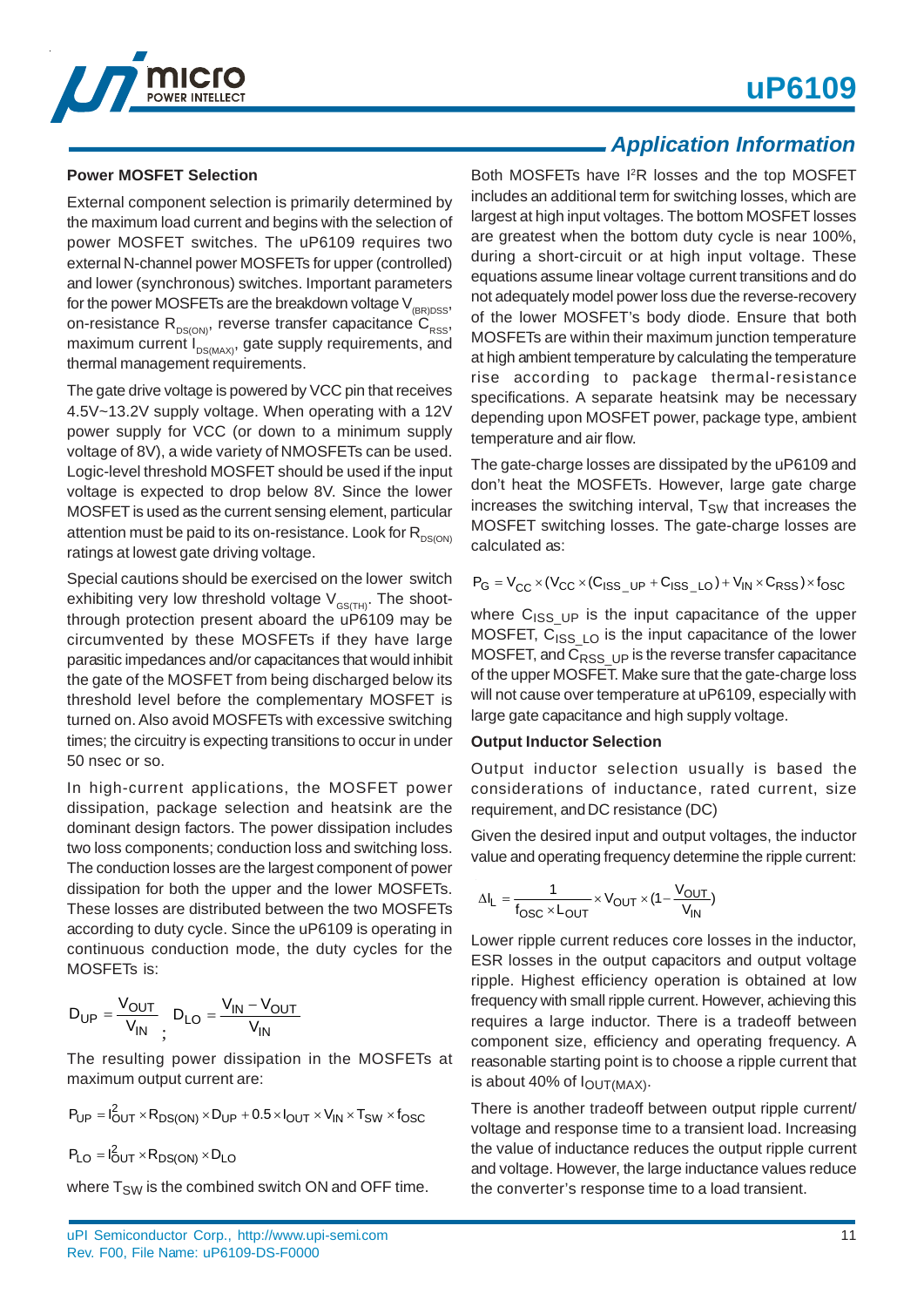

Maximum current ratings of the inductor are generally specified in two methods: permissible DC current and saturation current. Permissible DC current is the allowable DC current that causes  $40^{\circ}$ C temperature raise. The saturation current is the allowable current that causes 10% inductance loss. Make sure that the inductor will not saturate over the operation conditions including temperature range, input voltage range, and maximum output current.

The size requirements refer to the area and height requirement for a particular design. For better efficiency, choose a low DC resistance inductor. DCR is usually inversely proportional to size.

Different core materials and shapes will change the size/ current and price/current relationship of an inductor. Toroid or shielded pot cores in ferrite or permalloy materials are small and don't radiate much energy, but generally cost more than powdered iron core inductors with similar electrical characteristics. The choice of which style inductor to use often depends more on the price vs. size requirements and any radiated field/EMI requirements.

#### **Input Capacitor Selection**

The synchronous-rectified buck converter draws pulsed current with sharp edges from the input capacitor resulting in ripples and spikes at the input supply voltage. Use a mix of input bypass capacitors to control the voltage overshoot across the MOSFETs. Use small ceramic capacitors for high frequency decoupling and bulk capacitors to supply the current needed each time upper MOSFET turns on. Place the small ceramic capacitors physically close to the MOSFETs and between the drain of upper MOSET and the source of lower MOSFET to avoid the stray inductance along the connection trace.

The important parameters for the bulk input capacitor are the voltage rating and the RMS current rating. For reliable operation, select the bulk capacitor with voltage and current ratings above the maximum input voltage and largest RMS

current required by the circuit. The capacitor voltage rating should be at least 1.25 times greater than the maximum input voltage and a voltage rating of 1.5 times is a conservative guideline. The RMS current rating requirement for the input capacitor of a buck converter is calculated as:

$$
I_{IN(RMS)} = I_{OUT(MAX)} \frac{\sqrt{V_{OUT}(V_{IN} - V_{OUT})}}{V_{IN}}
$$

This formula has a maximum at  $V_{IN} = 2V_{OUT}$ , where  $I_{IN(RMS)}$  $= I_{\text{OUT(RMS)}}/2$ . This simple worst-case condition is commonly used for design because even significant deviations do not offer much relief. Note that the capacitor

### *Application Information*

manufacturer's ripple current ratings are often based on 2000 hours of life. This makes it advisable to further derate the capacitor, or choose a capacitor rated at a higher temperature than required. Always consult the manufacturer if there is any question.

For a through-hole design, several electrolytic capacitors may be needed. For surface mount designs, solid tantalum capacitors can also be used, but caution must be exercised with regard to the capacitor surge current rating. These capacitors must be capable of handling the surge-current at power-up. Some capacitor series available from reputable manufacturers are surge current tested.

#### **Output Capacitor Selection**

An output capacitor is required to filter the output and supply the load transient current. The selection of  $C_{\text{OUT}}$  is primarily determined by the ESR required to minimize voltage ripple and load step transients. The output ripple  $\Delta V_{\text{OUT}}$  is approximately bounded by:

$$
\Delta V_{OUT} \leq \Delta I_L (ESR + \frac{1}{8 \times f_{OSC} \times C_{OUT}})
$$

Since ΔIL increases with input voltage, the output ripple is highest at maximum input voltage. Typically, once the ESR requirement is satisfied, the capacitance is adequate for filtering and has the necessary RMS current rating. Multiple capacitors placed in parallel may be needed to meet the ESR and RMS current handling requirements. Dry tantalum, special polymer, aluminum electrolytic and ceramic capacitors are all available in surface mount packages. Special polymer capacitors offer very low ESR but have lower capacitance density than other types.

The load transient requirements are a function of the slew rate (di/dt) and the magnitude of the transient load current. These requirements are generally met with a mix of capacitors and careful layout. Modern components and loads are capable of producing transient load rates above 1A/ns. High frequency capacitors initially supply the transient and slow the current load rate seen by the bulk capacitors. The bulk filter capacitor values are generally determined by the ESR (Effective Series Resistance) and voltage rating requirements rather than actual capacitance requirements.

High frequency decoupling capacitors should be placed as close to the power pins of the load as physically possible. Be careful not to add inductance in the circuit board wiring that could cancel the usefulness of these low inductance components. Consult with the manufacturer of the load on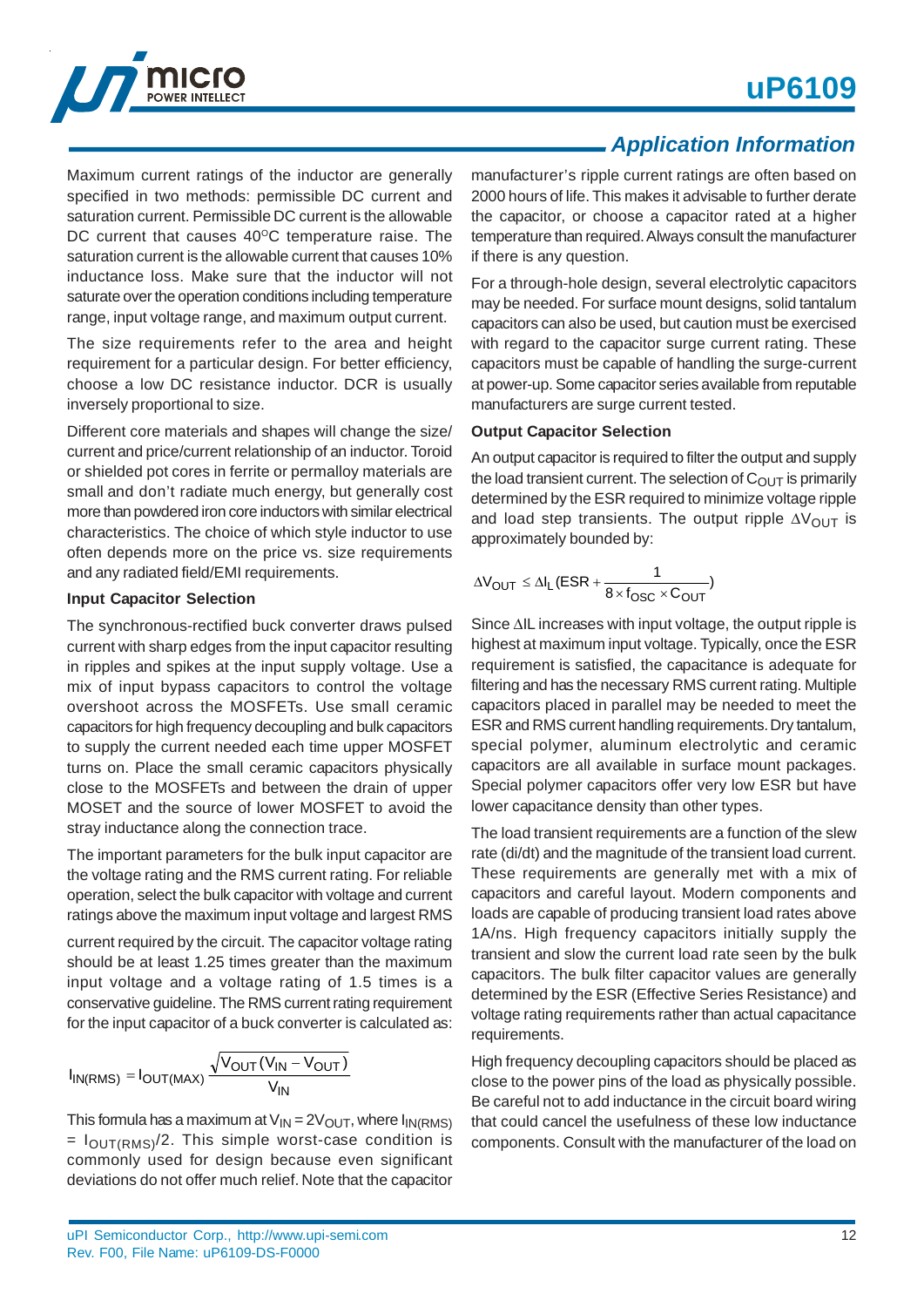

specific decoupling requirements.

Use only specialized low-ESR capacitors intended for switching-regulator applications for the bulk capacitors. The bulk capacitor's ESR will determine the output ripple voltage and the initial voltage drop after a high slew-rate transient. An aluminum electrolytic capacitor's ESR value is related to the case size with lower ESR available in larger case sizes.

However, the Equivalent Series Inductance (ESL) of these capacitors increases with case size and can reduce the usefulness of the capacitor to high slew-rate transient loading.

Unfortunately, ESL is not a specified parameter. Work with your capacitor supplier and measure the capacitor's impedance with frequency to select a suitable component. In most cases, multiple electrolytic capacitors of small case size perform better than a single large case capacitor.

#### **Bootstrap Capacitor Selection**

An external bootstrap capacitor C<sub>BOOT</sub> connected to the BOOT pin supplies the gate drive voltage for the upper MOSFET. This capacitor is charged through the internal diode when the PHASE node is low. When the upper MOSFET turns on, the PHASE node rises to  $V_{IN}$  and the BOOT pin rises to approximately  $V_{IN} + V_{CC}$ . The boot capacitor needs to store about 100 times the gate charge required by the upper MOSFET. In most applications 0.1uF to 0.47uF, X5R or X7R dielectric capacitor is adequate.

#### **PCB Layout Considerations**

High speed switching and relatively large peak currents in a synchronous-rectified buck converter make the PCB layout a very important part of design. Fast current switching from one device to another in a synchronous-rectified buck converter causes voltage spikes across the interconnecting impedances and parasitic circuit elements. The voltage spikes can degrade efficiency and radiate noise that result in overvoltage stress on devices. Careful component placement layout and printed circuit design minimizes the voltage spikes induced in the converter.

Follow the layout guidelines for optimal performance of uP6109

1 The upper and lower MOSFETs turn on/off and conduct pulsed current alternatively with high slew rate transition. Any inductance in the switched current path generates a large voltage spike during the switching. The interconnecting wires indicated by red heavy lines conduct pulsed current with sharp transient and should be part of a ground or power plane in a printed circuit board to minimize the voltage spike. Make all the connection the top layer with wide, copper filled areas.

### *Application Information*

- 2 Place the power components as physically close as possible.
	- 2.1 Place the input capacitors, especially the highfrequency ceramic decoupling capacitors, directly to the drain of upper MOSFET ad the source of the lower MOSFET. To reduce the ESR replace the single input capacitor with two parallel units
	- 2.2 Place the output capacitor between the converter and load.
- 3 Place the uP6109 near the upper and lower MOSFETs with pins 1 to 4 facing the power components. Keep the components connected to pins 4 to 8 close to the uP6109 and away from the inductor and other noise sources (noise sensitive components).
- 4 Use a dedicated grounding plane and use vias to ground all critical components to this layer. The ground plane layer should not have any traces and it should be as close as possible to the layer with power MOSFETs. Use an immediate via to connect the components to ground plane including GND of uP6109 Use several bigger vias for power components.
- 5 Apply another solid layer as a power plane and cut this plane into smaller islands of common voltage levels. The power plane should support the input power and output power nodes to maintain good voltage filtering and to keep power losses low. Also, for higher currents, it is recommended to use a multilayer board to help with heat sinking power components.
- 6 The PHASE node is subject to very high dV/dt voltages. Stray capacitance between this island and the surrounding circuitry tend to induce current spike and capacitive noise coupling. Keep the sensitive circuit away from the PHASE node and keep the PCB area small to limit the capacitive coupling. However, the PCB area should be kept moderate since it also acts as main heat convection path of the lower MOSFET.
- 7 uP6109 sources/sinks impulse current with 2A peak to turn on/off the upper and lower MOSFETs. The connecting trance between the controller and gate/ source of the MOSFET should be wide and short to minimize the parasitic inductance along the traces.
- 8 Flood all unused areas on all layers with copper. Flooding with copper will reduce the temperature rise of power component.
- 9 Provide local VCC decoupling between VCC and GND pins. Locate the capacitor,  $C_{\text{BOOT}}$  as close as practical to the BOOT and PHASE pins.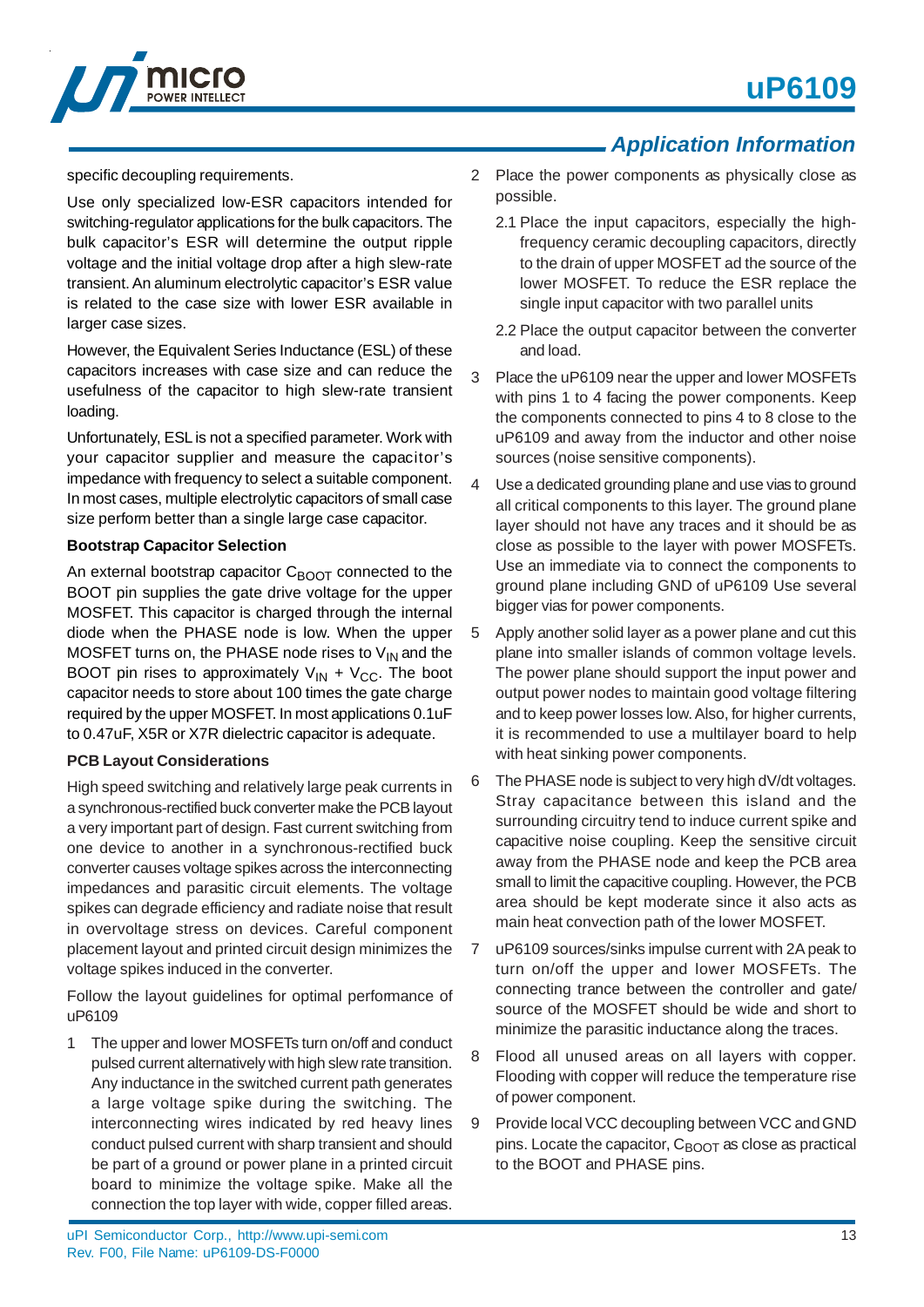

# **uP6109**

### *Package Information*

SOP - 8 Packagke



Recommended Solder Pad Layout







Note

1.Package Outline Unit Description:

BSC: Basic. Represents theoretical exact dimension or dimension target

MIN: Minimum dimension specified.

MAX: Maximum dimension specified.

REF: Reference. Represents dimension for reference use only. This value is not a device specification.

TYP. Typical. Provided as a general value. This value is not a device specification.

2.Dimensions in Millimeters.

3.Drawing not to scale.

4.These dimensions no not include mold flash or protrusions. Mold flash or protrusions shell not exceed 0.15mm.